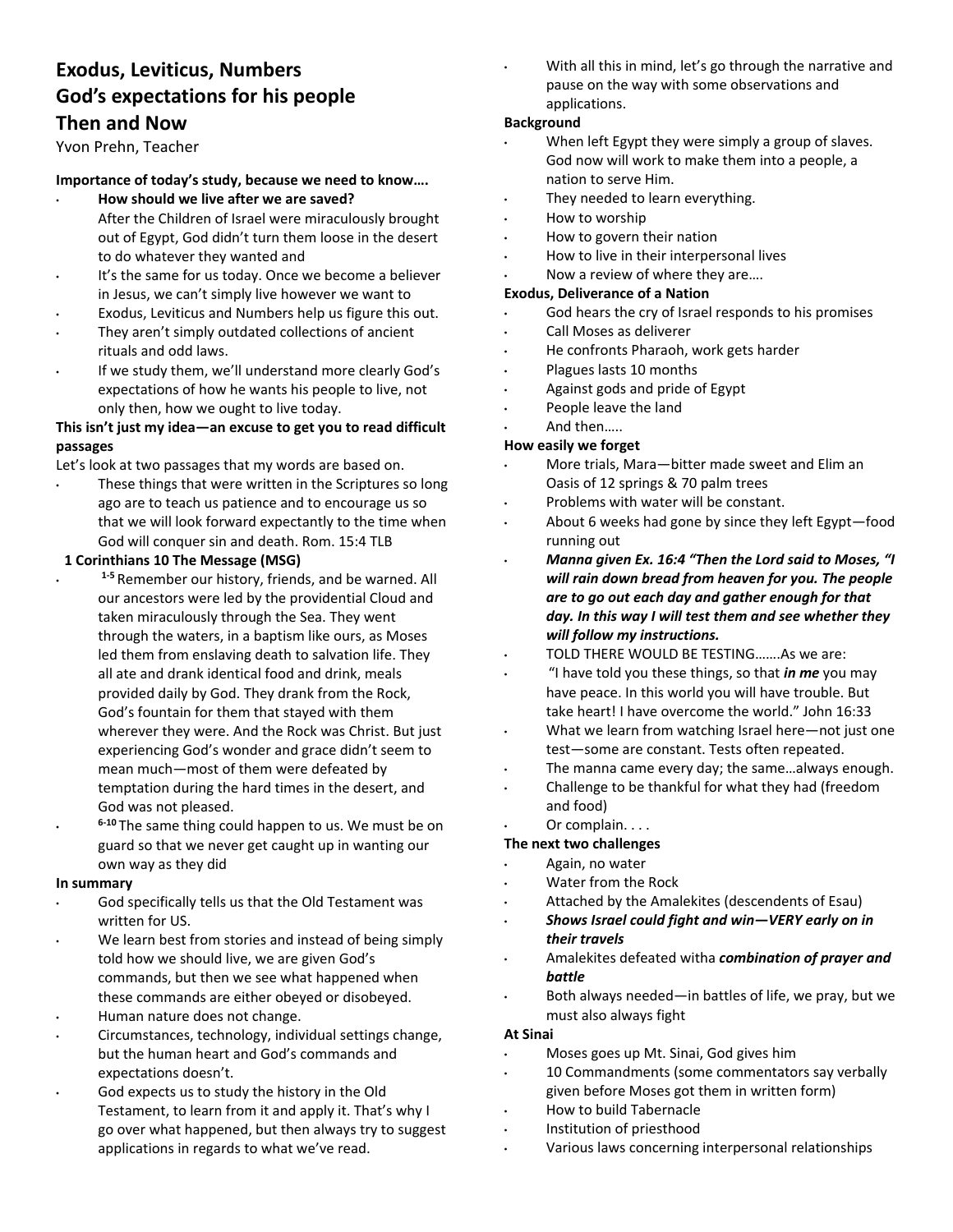- Preparation to be God's people
- Important to remember:
	- God cares about all of life
	- It isn't obvious what pleases God, he needs to tell us

# **While Moses is speaking to God**

- *The people saw that Moses took a long time to come down from the mountain*. So they gathered around Aaron. They said to him, "Come. Make us a god that will lead us. This fellow Moses brought us up out of Egypt. But we don't know what has happened to him." Exodus 32:1
- The Golden Calf
- As Moses approached the camp, he saw the calf. He also saw the people dancing. So he was very angry. He threw the tablets out of his hands. They broke into pieces at the foot of the mountain. **<sup>20</sup>**He took the calf the people had made. He burned it in the fire. Then he ground it into powder. He scattered it on the water. And he made the Israelites drink it. Exodus 32;19 • Many died in judgment

# **IMPORTANT Warning/Lesson Timing always an issue in obedience**

- To them…. "Moses took a long time…"
- Saul, "it's been 3 days,"
- On the road to Emmaus, the followers of Jesus said the same thing…
- In contrast, We will see David waited for God's timing, for 15 years from when anointed until pronounced King
- Application: TIMING will often be a challenge. God always fulfills his promises and can be trusted.
- Can we be trusted to wait for his will to be done? **God is merciful**

# **Covenant made—even after sin**

- *Pattern of covenants—the duties of a king and his subjects*
- *Then the Lord said, "I am making a covenant with you. I will do wonderful things in front of all your people. I will do amazing things that have never been done before in any nation in the whole world. The people you live among will see the things that I, the Lord, will do for you. And they will see how wonderful those things really are.<sup>11</sup>Obey what I command you today. I will drive out the Amorites, Canaanites, Hittites, Perizzites, Hivites and Jebusites to make room for you. <sup>12</sup>Be careful. Do not make a peace treaty with those who live in the land where you are going. They* 
	- *will be a trap to you. <sup>13</sup>Break down their altars. Smash their sacred stones. Cut down the poles they use to worship the female god named Asherah. <sup>14</sup>Do not worship any other god. Exodus 34: 10‐14*  If...then...results follow through the rest of the Old
	- Testament…they couldn't quit sinning….

#### • *BUT by Grace, the covenant NEVER revoked.*  **Leviticus‐‐How people of the covenant should live**

• How sinful people can approach a holy God, the book sets forth these ways:

- Through mediation of priests
- Through Sacrifices
	- Shows us sin is ugly
	- Commemorative Feasts
- Laws governing every aspect of life
- Punishments for violations

# **Radically different society if they would have obeyed Sabbatical year and year of Jubilee, Lev. 25**

- <sup>23</sup> " 'The land must not be sold without a way of getting it back. That is because it belongs to me. *You are only outsiders and strangers in my land.* **24 … 39** " 'Suppose any of your own people become poor. And suppose they sell themselves to you. Then do not make them work as slaves. **<sup>40</sup>**You must treat them like hired workers. Or you must treat them like those living among you for a while. They must work for you until the Year of Jubilee. **<sup>41</sup>**Then they and their children must be set free.**<sup>42</sup>***The Israelites are my servants. . . .I brought them out of Egypt. I am the Lord your God.*
- *It was never obeyed*
- *Importance of our identity as SERVANTS.*

# **Their identity & Ours as Servants**

- Mark 10:42‐45 ESV
- And Jesus called them to him and said to them, "You know that those who are considered rulers of the Gentiles lord it over them, and their great ones exercise authority over them. But it shall not be so among you. But whoever would be great among you must be your servant, and whoever would be first among you must be slave of all. For even the Son of Man came not to be served but to serve, and to give his life as a ransom for many."

We serve because Jesus gave that to us as his model

- 1 Corinthians 4:1‐2 ESV
- This is how one should regard us, as servants of Christ and stewards of the mysteries of God. Moreover, it is required of stewards that they be found trustworthy. Servants, who we are
- Matthew 25:21 ESV
- His master said to him, 'Well done, good and faithful servant. You have been faithful over a little; I will set you over much. Enter into the joy of your master.'
	- Many want to hear this, but aren't willing to do the servant work required for it
	- 2 Timothy 2:15 ESV
- Do your best to present yourself to God as one approved, a worker who has no need to be ashamed, rightly handling the word of truth.

How we become a good servant

# **God doesn't hide his commands If/then Leviticus 28**

• *3 " 'Follow my rules.* Be careful to obey my commands. 4 Then I will send you rain at the right time. The ground will produce its crops. The trees will bear their fruit. 5 You will continue to harvest your grain until you gather your grapes. You will continue to gather your grapes until you plant your crops. You will have all you want to eat. And you will live in safety in your land.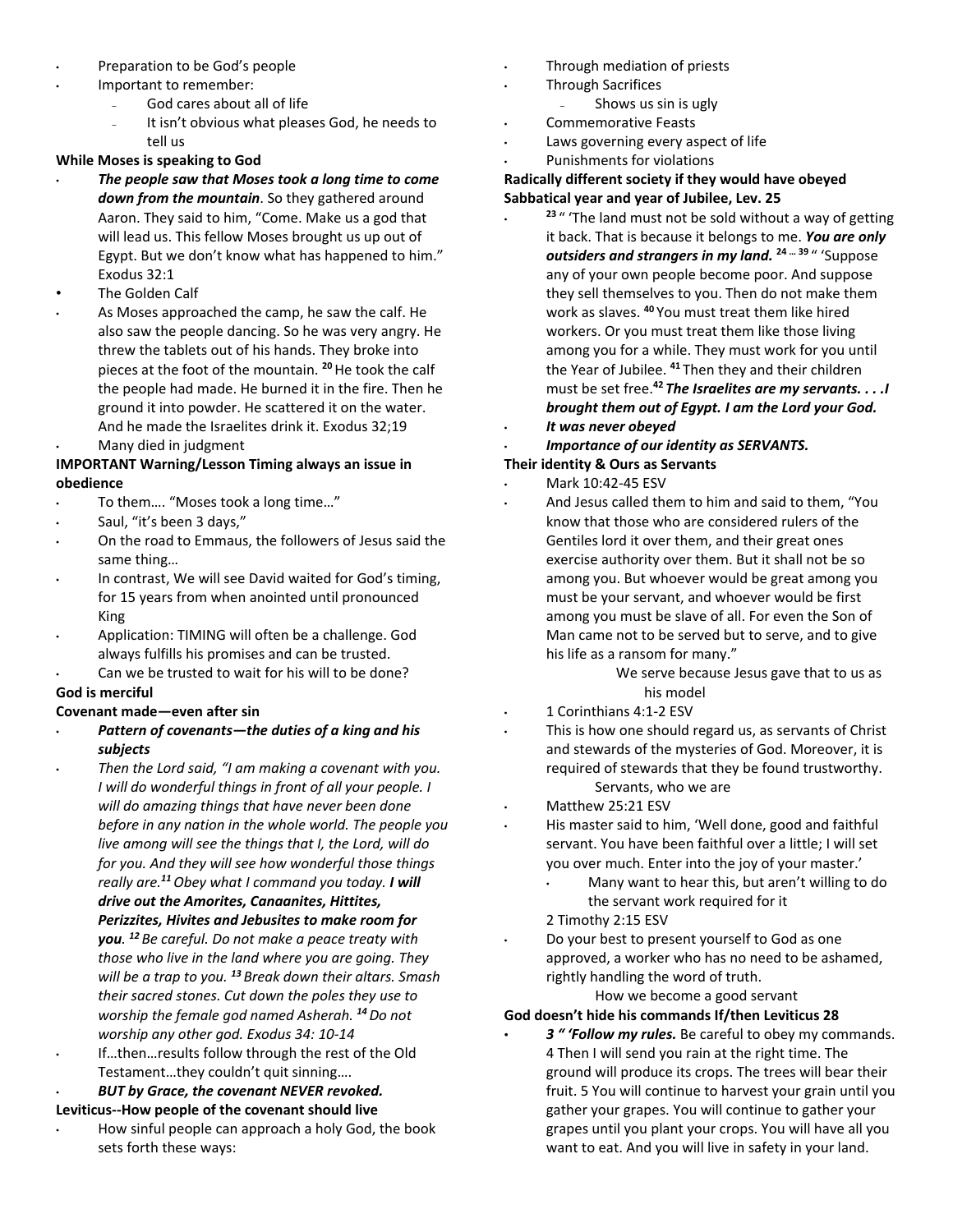- 6 " 'I will give you peace in the land. You will be able to sleep because no one will make you afraid. I will remove wild animals from the land. There will not be any war in your country. 7 You will hunt down your enemies. You will kill them with your swords. 8 Five of you will chase 100. You will kill your enemies with your swords.
- 11 I will live among you. I will not turn away from you. 12 I will walk among you. I will be your God. And you will be my people. 13 I am the Lord your God. I brought you out of Egypt. I did not want you to be slaves in Egypt anymore. I threw off your heavy load. I helped you walk with your heads held high.
- *14 " 'On the other hand, suppose you do not listen to me.* Suppose you do not carry out all my commands. 15 Suppose you say no to my rules and turn away from my laws. And suppose you break my covenant by failing to carry out all my commands. 16 Then here is what I will do to you. All at once I will bring terror on you. I will send sicknesses that will make you weak. I will send fever that will destroy your sight. It will slowly take your strength away. When you plant seeds, it will not do you any good. Instead, your enemies will eat what you have planted. 17 I will turn against you. Then your enemies will win the battle over you. Those who hate you will rule over you. You will run away even when no one is chasing you.
- . . . . . .23 " 'After all those things, suppose you still do not accept my warnings. And suppose you continue to be my enemy. 24 Then I myself will be your enemy. . . .I will be angry with you. I will be your enemy. I myself will again punish you for your sins over and over. 29 You will eat the dead bodies of your sons. You will also eat the dead bodies of your daughters. . . . .I will scatter you among the nations. I will pull out my sword and hunt you down. Your land and your cities will be completely destroyed. . . .I will fill your hearts with fear.
- We will see the outcome, but keep this promise in mind

## **Also we are to worship Specifics of worship**

- 2<sup>nd</sup> year, Tabernacle built, priesthood established, laws in place, battle experience
- God's desire to dwell with his people-Genesis to Revelation
- But a sinful people can't come into God's presence
- Here a picture of how it would happen
- Sacrifice—pointing to the final sacrifice of Jesus
- Table of Shewbread-Jesus the Bread of life
- Golden Candlesticks-Jesus the Light of the world
- Altar of Incense—prayers, Jesus for us, us to God
- Ark of the Covenant—blood sprinkled once a year—Atonement, a covering until the Messiah would come and no longer only covered sin, but paid the final price for it.

# **NT commands on worship**

- Flexibility in organization
- Command however on the importance of meeting

together

- *And let us not neglect our meeting together, as some people do, but encourage one another, especially now that the day of his return is drawing near.* Heb.10:25 NLB
- And many commands on how we are to act corporately
- James—no favoritism, practical help to those in needs
- 2 Corinthians—much on giving, c8 and following on giving to another church in need
- Ephesians—begins with celebration of the gift of salvation, praise for God's glorious future for us and then specifics on how we should "walk worthy"
- God expects us to study and obey, just as he did with OT believers

# **Comments overall**

- Laws seem harsh, some very strange
- Historical context: idolatry, sexual immorality in Egypt, Canaan, Israel needed to be different as God's people, needed to be taught
- Some a reflection of pagan worship
- Actually some of the most humane laws in history
- "eye for an eye" a limitation
- Laws applied equally
- Distinguish between ceremonial, (temple) Civil (for their time) moral (for all time) Some for that time only
- Laws that apply today clarified, repeated in New Testament

# **End result of the Law**

- "Now we cannot...discover our failure to keep God's law except by trying our very hardest (and then failing). Unless we really try, whatever we say there will always be at the back of our minds the idea that if we try harder next time we shall succeed in being completely good. Thus, in one sense, the road back to God is a road of moral effort, of trying harder and harder. But in another sense it is not trying that is ever going to bring us home. All this trying leads up to the vital moment at which you turn to God and say, "You must do this. I can't." ― C.S. Lewis, *Mere Christianity*
- *Here is what we know. No one is made right with God by obeying the law. It is by believing in Jesus Christ. Gal. 2:16*
- *For by grace are ye saved through faith; and that not of yourselves: it is the gift of God: Not of works, lest any man should boast. Eph. 2:8,9*

## Worship and lives in order

Ready to go into the land

- Numbers 13: The Lord said to Moses, "Send some men to check out the land of Canaan. I am giving it to the Israelites. Send one leader from each of Israel's tribes." The 12 spy's return
	- <sup>27</sup> They gave Moses their report. They said, "We went into the land you sent us to. It really does have plenty of milk and honey! Here's some fruit from the land. **28** *But* the people who live there are powerful.